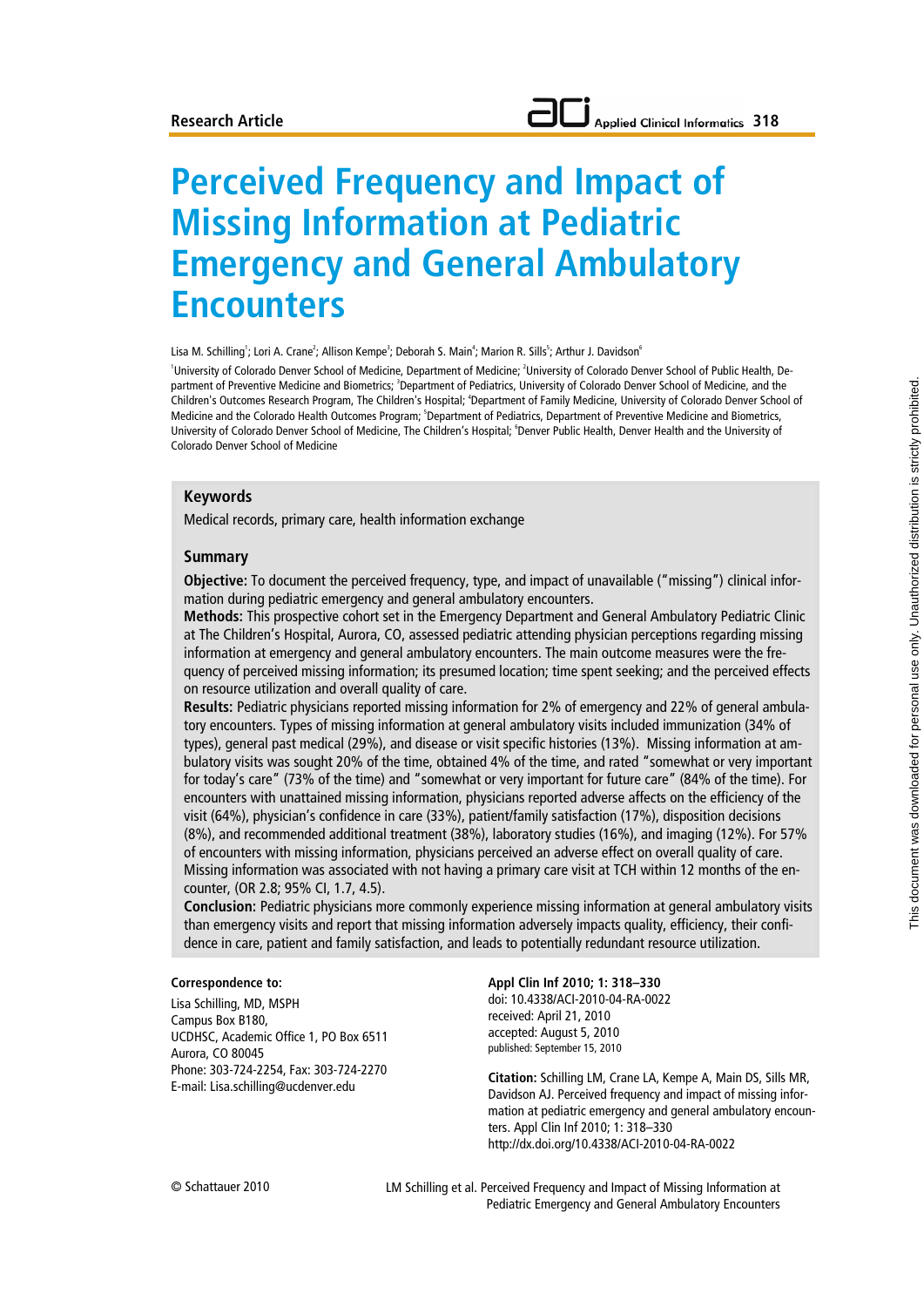# **1. Background**

Patients frequently receive care at multiple institutions, private doctors' offices, and testing facilities resulting in scattered clinical information that is not readily accessible when needed (1). Over a 2 year period, 16% of the US population receives care in an emergency department (ED) and for approximately one-third their primary care physician was not informed of the emergency care received. Of the 'sickest' U.S. patients, 20% reported being sent for duplicate tests and 25% of all patients reported information not being available at the time of an ambulatory visit (1, 2).

Data regarding the prevalence and impact of missing information in clinical care is limited, especially for pediatric populations. Family medicine and general internal medicine clinicians report missing clinical information for 13.6% of outpatient visits (3). For visits where information was missing, physicians reported that patient care was at least somewhat likely to be adversely affected for 44% of visits and that care was delayed or additional services were required for 60% of visits. A lack of existing clinical information is frequently implicated as a cause of medical errors and adverse patient outcomes (4).Although likelihood of harm due to missing information was not addressed by Elder, et al, in this study physicians reported adverse effects on patient care in 24% of visits where any 'error' was identified, including missing information. Adverse outcomes occur for 62% of all hospital discharges, many of which are attributed to a lack of communication and integration of care between hospital and outpatient settings (5).

Patients presenting to emergency departments may be at even greater risk of harm due to missing information because they are often sicker, may have greater communication barriers due to acute illness, often receive care at multiple institutions, and receive "after-hours" care making interinstitutional information exchange difficult. Emergency physicians at a single general urban teaching hospital reported at least one 'information gap' for 32% of adult patient visits, half of which were considered essential for patient care. Patient length of stay was 1.2 hours longer for patients with an identified information gap (6).

The objective of this study was to assess the frequency and perceived impact of missing clinical information for pediatric encounters at an academic children's hospital.

# **2. Methods**

Research assistants used a structured questionnaire to interview faculty physicians about missing clinical data for encounters in the pediatric emergency department and general pediatric clinic. This study was approved by the Colorado Institutional Review Board (COIRB), protocol number 05-0657 and is in compliance with ethical standards of the responsible committee on human experimentation and with the World Medical Association Declaration of Helsinki on Ethical Principles for Medical Research Involving Human Subjects.

The authors of this manuscript do not have any potential conflict of interest with this study or its publication.

## **2.1 Setting and Participants**

This study was conducted at two clinical sites within The Children's Hospital, Aurora Colorado, the pediatric emergency department (ED) and general pediatric ambulatory clinic (AC). Attending pediatric emergency medicine and general pediatric physicians were consented to participate. An attempt was made to include all sequential encounters during selected shifts or half-day clinics. At the time of the study, an electronic health record (EHR) system had been in place in the ED and AC for 13 and 6 months, respectively. Although not implemented institution-wide, many specialty clinics were using the EHR system. The EHR was used for both inpatient and outpatient care, and included clinical and procedural notes, laboratory and radiology results, medication lists, allergies, active problem lists, and past medical/past surgical histories, For departments not yet up on the system, dictated clinical notes were available as text files in the system. A consolidated immunization information system (Colorado Immunization Information System), to which The Children's Hospital contributes information, maintained immunization records for 78% of all children under the age of six in Colorado at the time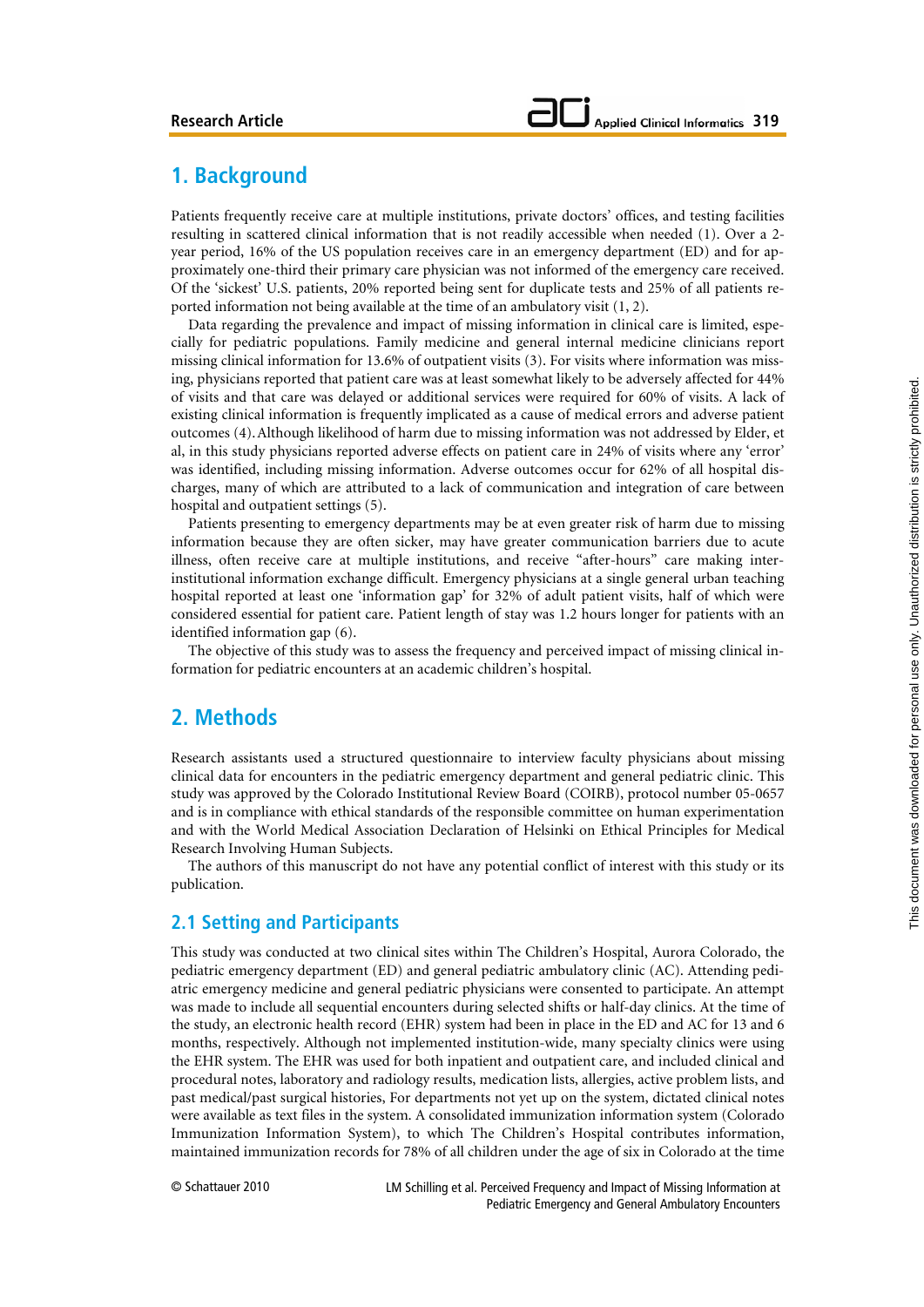of this study (7). This system is available online via a secure link within the EHR and clerks in the AC typically print an immunization summary for each child with a scheduled AC visit.

## **2.2 Survey Development**

A structured interview was adapted from a self-administered questionnaire used for a primary care physicians' office study (3) and other studies seeking to assess the prevalence of missing information in emergency department settings (4, 6). To enhance reliability and maximize face and content validity the questions were pilot tested with 4 to 5 experienced physicians at each site and revised.

## **2.3 Data Collection**

Physicians were surveyed in the ED from December, 2005 to February, 2006, and in the AC from March to June, 2006. Shift and clinic half-days were sampled to vary both their timing (shifts: day, night, weekend; clinic half-days: morning or afternoon) and the participating physicians. The only exclusion criterion for a patient encounter was having had an encounter in this study within the previous 14 days, as it was felt that the results gleamed from the two closely occurring encounters were unlikely to be independent and could therefore not be analyzed independently.

## **2.4 Definitions and Measures**

## **2.4.1 Frequency of Missing Information**

The research assistant asked, "Was there any clinical information that you desired for the care of this patient that was either unavailable to you, you could not locate, or that you had to request from an outside entity?" as soon as the attending assessment was complete. The phrase "desired for the care of the patient", was not further defined but was intended to capture any information the physician may have wanted regardless of its perceived importance, urgency, location, or the likelihood of obtaining the information.

For encounters without missing information, no further questions were asked. For encounters with identified missing information, remaining questions were completed prior to the end of the shift at a time convenient to the physician. In most cases, research assistants interviewed physicians for this information; some physicians self-administered the follow-up questions.

## **2.4.2 Type, Presumed Location, and Seeking of Missing Information**

The remaining questions addressed:

- 1. the type(s) of missing information,
- 2. its presumed location,
- 3. whether or not the information was sought by the physician or a staff member,
- 4. whether it was obtained,
- 5. if not sought, the reasons for not seeking it, and
- 6. the time spent requesting/searching and waiting for sought information.

## **2.4.3 Importance and Perceived Impact of Missing Information**

For clinical information identified as missing, physicians were asked to rate the importance of the information both to the "care provided today" and to "the future care" as "very" "somewhat" or "not too" important. Physicians were asked to indicate "yes" or "no" to the following items, "In your opinion, did NOT having this information adversely affect any of the following:

- 1. the disposition decision,
- 2. the efficiency of the visit,
- 3. the patient/family satisfaction, and
- 4. your confidence in the care you provided".

Physicians responded to the following series of questions "If you do not now have this information, assuming you never receive it, in your opinion, how would this contribute to any of the following:

- 1. additional imaging ordered,
- 2. additional labs ordered,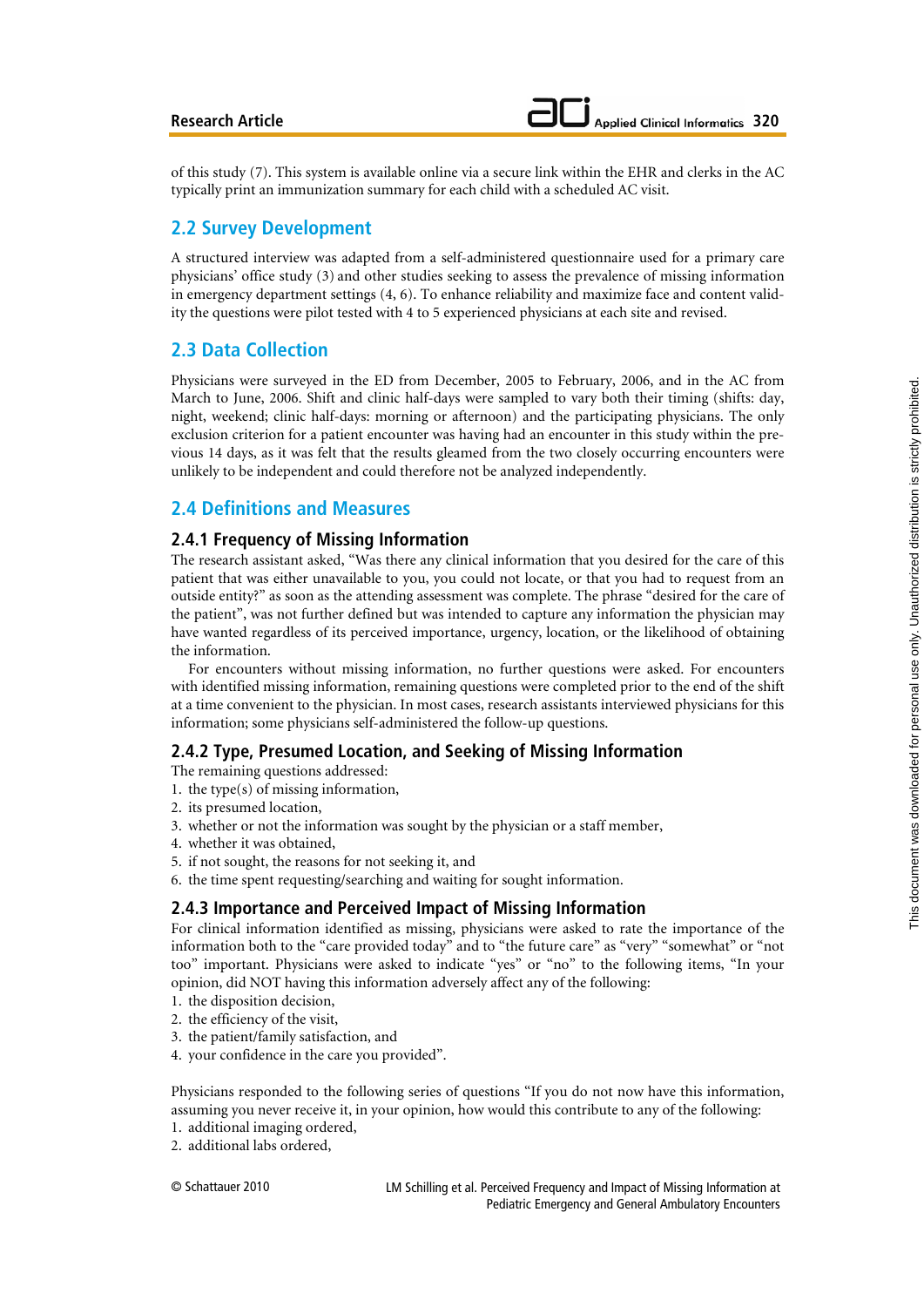- 3. additional treatment,
- 4. the decision to admit the patient, and
- 5. other.

Physicians were asked to provide details when they reported that a lack of information affected their management plan. Lastly, physicians were asked, "In your opinion, how likely is it that the absence of information adversely affected the patient's overall quality of care, where 1 is "not at all likely" and 4 is "very likely"?

#### **2.4.4 Patient Encounter Characteristics**

Research assistants later collected demographic and medical history information from the electronic medical records, including: patient's age, gender, preferred language, insurance type, visit type (preventive or illness-orientated in the AC), primary diagnosis in the ED, all chronic medical conditions, and most recent date of other TCH inpatient, emergency and other ambulatory visits. Additional information collected in the ED included; outpatient oxygen use, emergency services to ED and TCH site-specific non-validated nurse triage and nurse acuity discharge scores. The TCH nurse triage score at arrival varies from 1 to 3 (Level 1/emergent, Level 2/urgent, Level 3/non-urgent), and the TCH nursing acuity score at discharge varies from 1 to 8 (where Level "1" is no nursing intervention required and "8" is for an unstable patient requiring maximal lifesaving intensive care or trauma interventions). Both the arrival triage and the discharge acuity score are non-validated measures used at TCH. Ethnicity and race were not included due to the optional nature of this data collection, at the time of this study, resulting in inaccurate and incomplete data.

## **2.5 Analysis**

Descriptive statistics were computed as appropriate. Bivariate logistic regression was used to assess unadjusted odds-ratios (OR) and p-values for the encounter characteristics outlined in  $\blacktriangleright$  Table 2, where the dependent variable was an encounter with missing information. Multivariate backward logistic regression was used to model the likelihood of missing information. Variables anticipated to effect the presence of missing information and with a bivariate p-value of less than or equal to 0.2 were included in the model. Variables were removed from the model based on their effect on the -2 log likelihood. Potential confounding was assessed by variable affect on the adjusted odds ratios of the remaining variables. Statistical significance was defined as a p-value of <0.05, 2-tailed.

Using SAS Proc Mixed module and Proc GLIMMIX macro, multilevel analyses were conducted to account for clustering of sampled patients among physicians for the outcome of missing information. The distribution of missing information among physicians was sparse such that the variation due to physician effect could not be estimated. Sample size issues prevented stable estimates when physician was adjusted for in a standard logistic regression analysis as a fixed effect. As a result, we were unable to effectively adjust for a possible physician effect in our model.

All analyses were performed using SAS version 9.1 statistical software package (© 2002-2003 by SAS Institute Inc., Cary, NC, USA).

# **3. Results**

Eight pediatric emergency medicine physicians completed 197 encounters during 12 ED shifts (6 day, 5 evening, and 1 weekend) and 15 general pediatricians completed 502 encounters, during 26 AC shifts (14 morning and 12 afternoon, all weekdays). For the 8 ED providers, the range of surveyed encounters was 16 to 39, with a median of 21. For the AC providers the range was 5 to 88, with a median of 27. For all designated shifts and physicians surveyed, 2 of 199 ED and 1 of 503 AC encounters were not surveyed.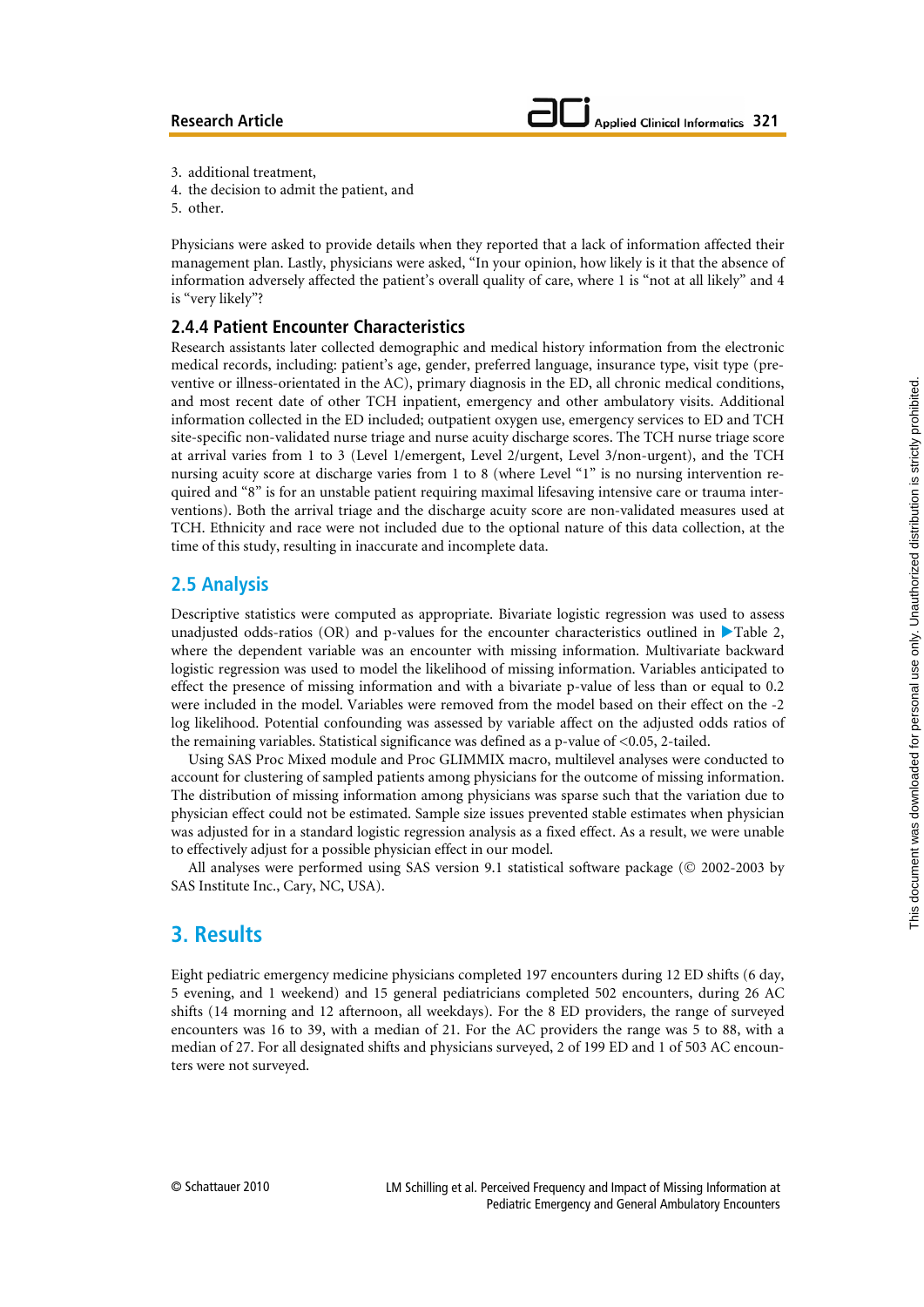## **3.1 Pediatric Emergency Department**

## **3.1.1 ED Encounter Characteristics**

ED patient encounter characteristics are presented in  $\blacktriangleright$  Table 1. The Nurse Triage Score upon arrival was "Level 1/emergent" for 4% of encounters; the remaining encounters were "Level 2/urgent" (45%) and "Level 3/non-urgent" (51%). The median Nurse Acuity Score at discharge was 4, (IQR,  $25\% = 3$ , and 75% = 5) where 93% of encounters were give a score from 2 to 5 (13% of the encounters were 2, 21% were 3, 28% were 4, and 31% were 5).

The most common chronic medical conditions for patients at ED encounters were asthma/reactive airway disease (15%), neuromuscular (11%), congenital heart (4%), mental health disorders (4%), and mental retardation-cerebral palsy (3%). The most common acute diagnoses were acute trauma/injury (22%); pneumonia/bronchiolitis (14%); gastroenteritis (12%); upper respiratory illness (8%); other infectious disease (5%); asthma/reactive airway disease (4%); otitis media, seizure, abdominal pain, other-gastrointestinal, other-pain and non-URI viral syndrome (all 3-4%).

#### **3.1.2 Frequency of Missing Information**

ED physicians identified only 3 instances of missing clinical information in 197 encounters. Due to the low rate of perceived missing information the study was halted after 197 encounters. The information was considered to be "very important" for patient care in 2 instances, and "somewhat important" in the  $3<sup>rd</sup>$  instance. The information deemed "very important" was an ultrasound (unknown which part of the body) and a hematocrit result. The information deemed "somewhat important" was a primary care provider's plan for a chronic problem.

## **3.2 General Pediatric Ambulatory Clinic**

## **3.2.1 AC Encounter Characteristics**

AC encounter characteristics are displayed in  $\blacktriangleright$  Table 2. The most common chronic medical conditions were asthma/reactive airway disease (5%); developmental disorder (4%); allergic rhinitis (4%), and gastro-intestinal, mental health, endocrinologic/metabolic, and neurological disorders each occurring in 2-3% of the patients.

## **3.2.2 Frequency of Missing Information**

In the AC setting, perceived missing clinical information was identified for 22% (95% CI, [18, 25]) (109 of 502) encounters. The individual AC provider rate of missing information varied from 10% to 33%, with a mean of 22%, median 21%, and standard deviation of 7%. More than 1 piece of missing information was identified for 5% of encounters, where 4% had 2 pieces of missing information and 1% had 3 pieces of missing information.

## **3.2.3 Type, Presumed Location, and Seeking of Missing Information at AC encounters**

Immunization records were the most frequently desired type of missing information, accounting for  $34\%$  ( $\blacktriangleright$  Table 3). Approximately 70% of the missing information was thought to exist within Colorado, and 14% within TCH.

Missing information was sought for  $20\%$  (n = 22 of 109) encounters with missing information and obtained for 4% of encounters (5 items for 4 encounters). Reasons reported for not seeking missing information were: parents/guardians provided a reliable history (58% of encounters where missing information was not sought), not important to today's visit (24%), will seek later (21%), and unattainable due to unknown location or out of the country (13%). Lack of time was reported only once as a reason for not seeking missing information. When missing information was sought, physicians reported they spent 2-5 minutes requesting or searching for it for 55% of encounters, 6-10 minutes for 9%, and 11-20 minutes for 27% of encounters, with time estimates missing in two encounters. The time spent by physicians waiting for requested information ranged from 5 to 60 minutes for 9 encounters, with 13 encounters still waiting at the time of survey completion.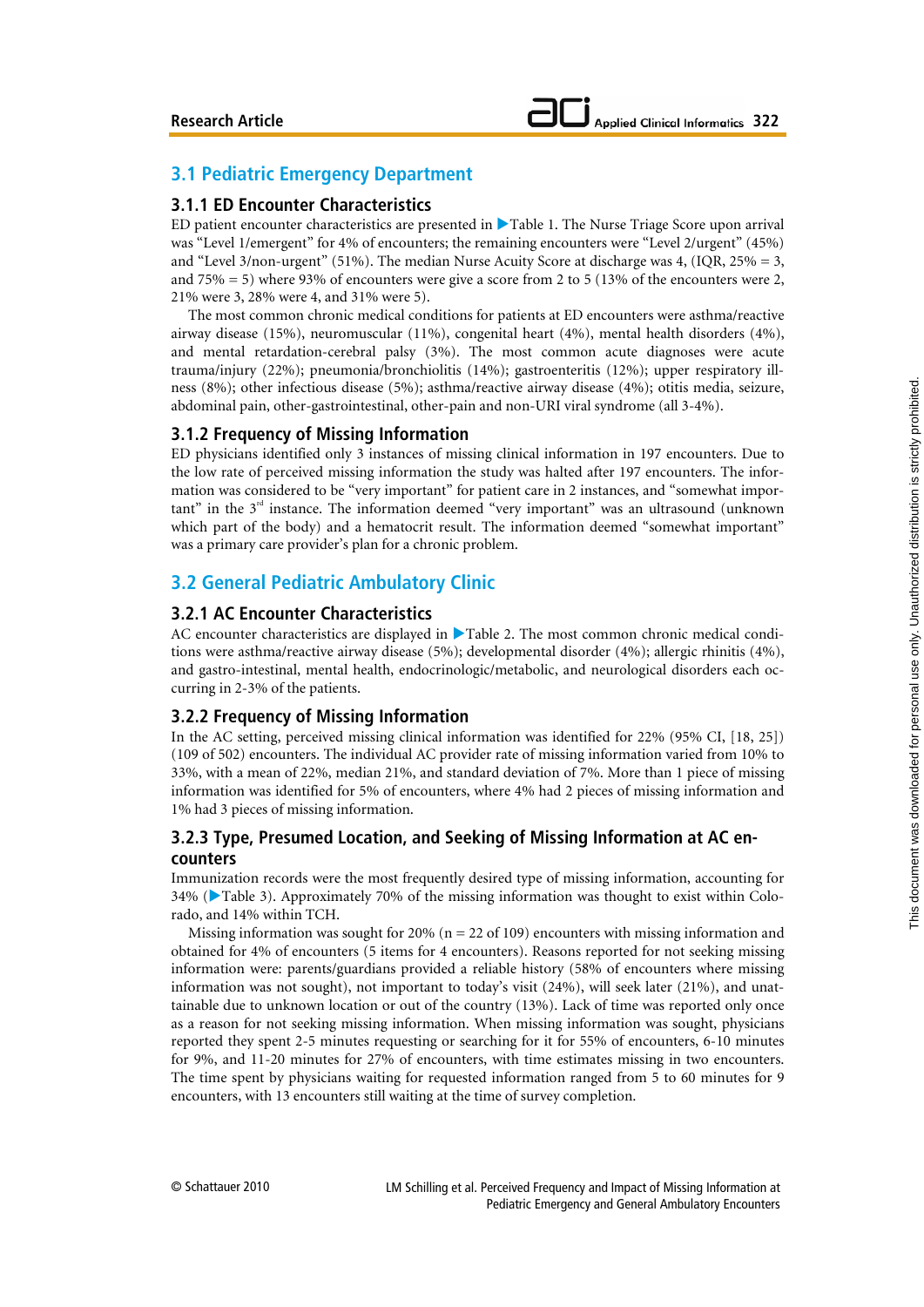# **Applied Clinical Informatics 323**

#### **3.2.4 Importance and Perceived Impact of Missing Information at AC encounters**

Overall, physicians rated missing information as "somewhat or very important for today's care" and "for future care", 73% and 84% of the time, respectively. The perceived impact of unattained missing information is presented in Table  $\blacktriangleright$  4, where physician thought that the absence of information adversely affected the efficiency of the visit (64% of encounters) and their confidence in care (33% of the encounters). Physicians indicated that overall quality of care was impacted when information was absent for approximately 57% of encounters.

For the 12 encounters where potentially additional or duplicate imaging studies were requested, physicians reported ordering the following studies: brain CT or MRI ( $n = 5$ ), other CT ( $n = 3$ ), echocardiogram (n = 2), upper GI study (n = 2), EEG (n = 2), ultrasound (n = 1), swallowing study (n = 1), c-spine films  $(n = 1)$ . For the 17 encounters where potentially duplicate laboratory studies were requested physicians reported ordering the following: full workup or other labs (7), genetic and metabolic testing (4), vaccination titers (2), evaluation for failure to thrive (1), screening tests (1), pulmonary function testing (1), blood cultures (1). Lastly, for the 39 encounters where physicians reported effects on therapy recommendations the following details were provided: repeat immunizations (27), affect prescribed medication choice or dose (6), speech therapy (2), decreased time to next follow-up evaluation (2) repeat antibiotic treatment (2).

#### **3.2.5 Predictors of AC Encounters with Missing Information**

Absence of a TCH primary care visit during the 12 months prior to the encounter was the strongest predictor of having identified missing information, (adjusted odds ratio (OR), 2.8; 95% CI, [1.7, 4.5]). Age categories greater than 3 months and less than 10 years were less likely to have missing information; for age ≥3 months to <1 year the adjusted OR was 0.38; 95% [0.17, 0.85], for ≥1 year to <3 yrs the adjusted OR was 0.33; 95% CI,  $[0.16-0.69]$ , and for ages ≥3 yrs to <10 yrs the OR was 0.38; 95% [0.20,0.70], where 10 years or greater was the referent group. There was a trend towards increased likelihood of missing information when visits addressed both prevention and an illness, adjusted OR, 1.7; 95% CI, [0.95, 2.9].

## **4. Discussion**

The frequency of perceived missing information during ED encounters was  $\sim$ 1.5%, but missing information was identified for 1 in 5 general pediatric encounters. Among general pediatric encounters with missing information, 57% of physicians reported that care was at least somewhat likely to be adversely affected. Missing information adversely affected the efficiency of care and physician confidence in care for 64% and 33% of encounters with unattained missing information, respectively. With over 116 million pediatric visits in 2004, this has the potential for substantial effects on cost and care quality (8).

Although 58% of missing information was thought to reside within the state of CO, 14% of missing information was thought to reside at TCH, where the patient was being seen. At the time of this study, an institution-wide EHR implementation was underway, having been completed in both sites participating in this study. Although all clinical departments did not yet use the EHR, all institutional laboratory and radiology reports, and clinic notes were available electronically. We did not query whether missing information within the institution was thought to exist on paper or digitally, but even information available electronically may be functionally "missing" when providers cannot locate it. These findings suggest that long-term solutions to scattered clinical information such as efficient, interoperable health information exchange (9) or development of patient-centric medical record, such as that modeled by the Continuity of Care record (10) are warranted. Currently functioning health information exchanges offer a variety of different functions, the most common being:

- 1. results delivery (sending laboratory or diagnostic study results to ordering and other relevant providers),
- 2. results look up for individual patients by connecting to EHRs or data repositories compiled from disparate information sources,
- 3. clinical documentation, (4) electronic ordering of tests or referrals,
- 4. alerts to providers, and
- 5. electronic prescribing (11).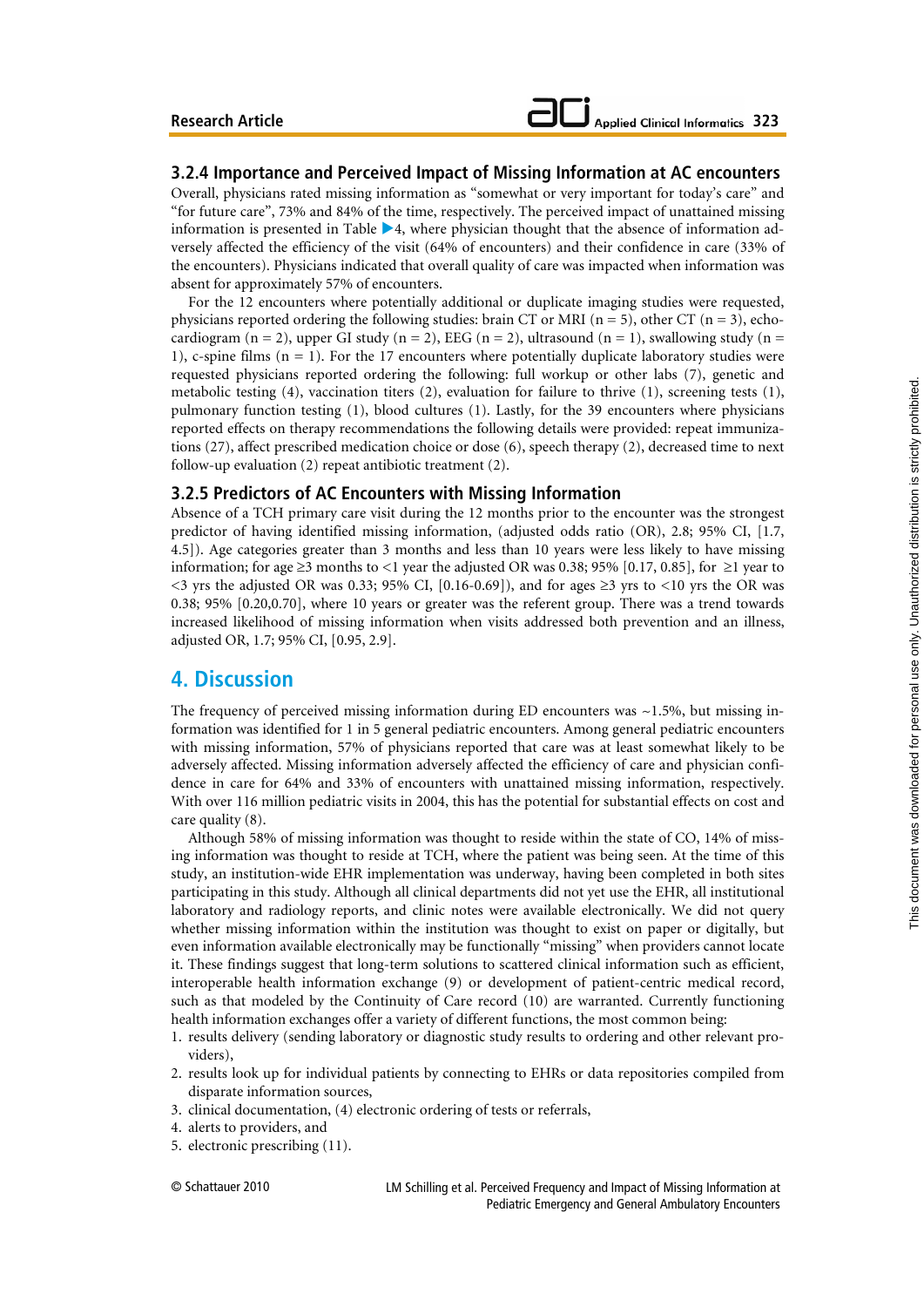A results look-up feature allowing access to clinical notes, medication, diagnostic test results, and immunization histories via EHR or registry access would have satisfied the majority of physician information needs. A health information exchange acting as a clinical messenger may also provide a mechanism for automated, real-time immunization registry updates thereby eliminating the manual effort which is often a barrier to maintaining u p to date registry information.

Approximately 34% of all reported missing information types, accounting for missing information at 7% of all general pediatric encounters, was related to immunizations despite the availability of a functioning and dynamic immunization registry, the Colorado Immunization Information System (7). As the current general pediatric clinic workflow is to have non-provider staff print out immunization summaries from the registry for all patients with available registry information, this may have averted a good proportion of information needs. It is important to note that the EHR was fairly new in this practice setting and would therefore not contain information on immunizations administered prior to the system's implementation unless they had been manually entered in the EHR. "Record scatter", or the receipt and documentation of immunizations at multiple sites, has been associated with both under and over immunization (12-14). The benefit of registries to consolidate immunization records among various sites and thereby improve the percent of children with up to date vaccination status has been well established (15-17). It is anticipated that without the immunization registry there would have been an even greater need for immunization information, although we did not collect data on registry value to support this assumption. Of note, only 30% of the immunization needs occurred in children less than 6 years of age, for whom the registry has information on approximately 78% of all children in Colorado. Still the rate of completeness of the immunization registry for children in the registry is not known. The infrequent occurrence of missing information in the pediatric emergency department was unexpected. Although we anticipated that physicians involved in primary care would have broader information desires and therefore, would be more likely to identify missing information, we also anticipated that children visiting the emergency department would have complex medical histories, fragmented care, and scattered medical information leading to the desire for missing information.

Prior ED studies report that patients frequently receive care at multiple hospital systems. A study of "cross-rates" in the Indianapolis metropolitan area found that 25% of patients with more than 1 ED visit also visited one of 5 other hospital systems within the prior 12-`month period (18). Several factors could explain our finding of low perceived missing information in the ED. First, 44% of the patients seen in the ED had been evaluated at the same institution within the prior 12 months, including 11% with PCP visits, 24% with specialty visits, and 11% with an inpatient visit, increasing the likelihood that critical clinical information related to the reason for ED encounter was available via the electronic medical record. Second, almost 50% of the ED visits were for trauma/injury (22%) or upper/lower respiratory infections (22%), diagnoses that can usually be treated without access to information beyond that supplied by the child's caretaker. Third, although we did not limit the scope or definition of missing information, physicians may mention as "missing" only what they typically anticipate receiving. It is likely that ED clinicians are accustomed to making clinical decisions with lower expectations for outside information. These results are in contrast to a Canadian ED where physicians reported "information gaps" for 32% of visits (6). The Canadian ED's patient population was mainly adult, with a mean patient age of 52 years (standard deviation 22 years), which likely represents a more medically complex patient cohort and few children. Also, the market predominance of a single dedicated pediatric emergency department within a community may drive emergency care "continuity", as children and their families may preferentially use the dedicated pediatric emergency department over other non-pediatric emergency departments. This would not be the case for adults, who could choose from many "adult" emergency departments.

Our results in the ambulatory setting are consistent with Smith, et al. (3), who reported missing information at 13.6% of outpatient visits in mainly family medicine practices that care for underserved, rural, and frontier populations. In this setting, approximately 75% of the population was adult, and the most frequent type of missing information was laboratory results (45%). We found that for 28% of encounters with missing information, or 6% of all encounters, physicians reported doing additional laboratory or imagining studies. Based on 2006 Medicare RVU reimbursement data (18, 19) the reported additionally ordered imaging tests, including the 2 reported EEGs, cost approximately 3,120 US dollars. This is roughly \$6.20 of additional costs per pediatric AC encounter.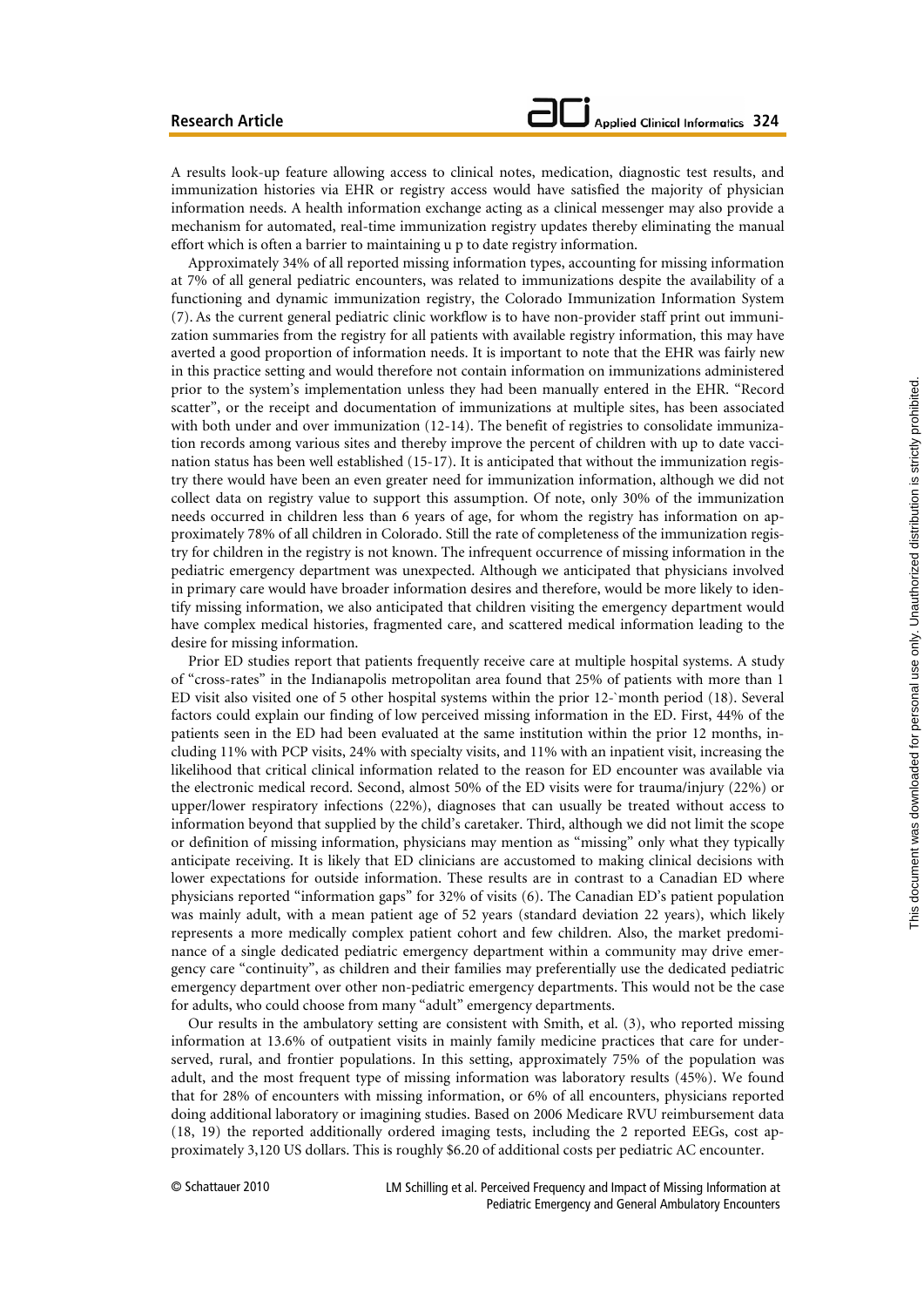We had few instances where physicians actively sought information that was missing, but still the time spent waiting for information was substantial and a good portion of those seeking information were still waiting at the end of their half- day clinic or shift. Our studies did not address barriers to seeking missing clinical data, but the tyranny of time is often used to describe the competing demands on physician time and the choices they make in using time efficiently. We did not follow up with providers who were still waiting at the end of the shift for information, as we felt the most important outcome was whether providers had the requested information at the time of care.

Our study had some important limitations. Our study was conducted at one academic health center, with a newly, but not fully implemented, enterprise-level EHR system. We could not directly measure the impact of the missing information on patient care, but relied instead on physician's actions and perceptions. However, physician actions (i.e., ordering additional tests), perceived confidence in care and patient/family satisfaction are meaningful outcome measures. We did not validate or further characterize potential duplicate tests or adverse clinical outcomes due to missing information. However, prior studies regarding the impact of missing information on care have supported the associations with duplicate testing and adverse outcomes (19-22). Both the recognition of missing information and its perceived impact on patient care may be dependent on the conscientiousness of the physician. Clustered analysis at the provider level was planned to assess the contribution of individual physician practice styles but could not be computed due to the small number of recognized missing information occurrences and surveyed encounters for several providers.

Time estimates were not validated in this study, and based on prior research physicians may over estimate the amount of time they spend searching for information (22). Waiting for information is not necessarily wasted time as physicians may perform other duties while waiting; after an acceptable period of time, clinicians may decide to forge ahead making a clinical decision without the information.

Missing information was common at general pediatric visits in our setting. It impacted several important aspects of care including efficiency and physician confidence in care. Missing information contributed to additional laboratory testing, imaging, and other evaluative procedures and may contribute to unnecessary therapy. Information systems that consolidate clinical information across institutions, such as health information exchanges, are likely to address many information needs.

# **5. Conclusion**

Pediatric physicians at general ambulatory visits more commonly perceive information to be missing than at emergency visits and they report that missing information adversely impacts quality, efficiency, their confidence in care, patient and family satisfaction, and leads to potentially redundant resource utilization.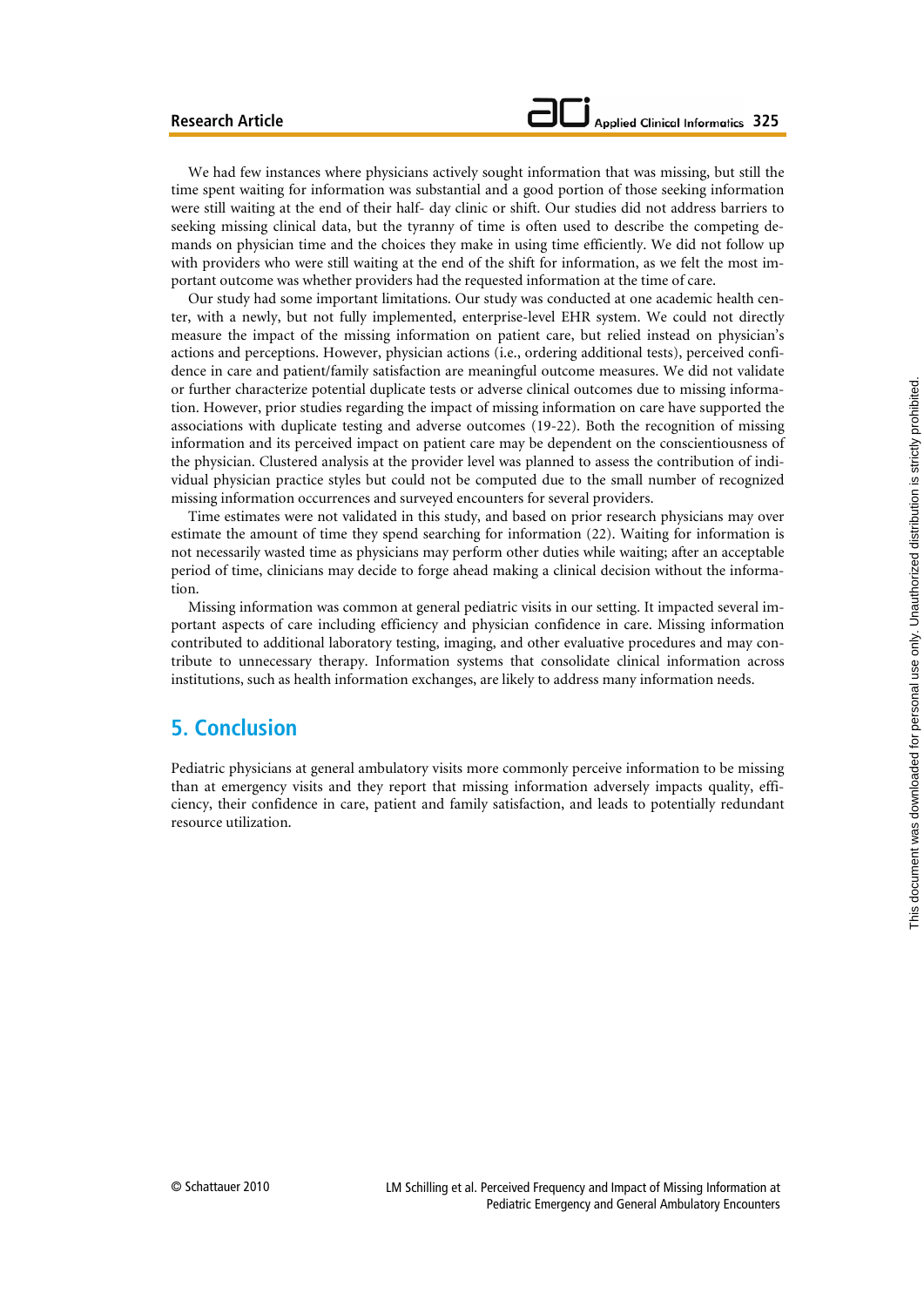**Table 1** Emergency Department Encounter Patient and Visit Characteristics, TCH, 2006.

|                                                                |                               | $\%$<br>$(n = 197)$ |
|----------------------------------------------------------------|-------------------------------|---------------------|
| <b>Patient Age</b>                                             | $0 - < 3$ mo                  | 9                   |
|                                                                | $\geq$ 3 – <12 mo             | 14                  |
|                                                                | $\geq$ 1 - <3 years           | 24                  |
|                                                                | $\geq$ 3 - <10 years          | 28                  |
|                                                                | $\geq$ 10 years               | 25                  |
| <b>Patient Gender - Female</b>                                 |                               | 43                  |
| <b>Patient Insurance</b>                                       | Private                       | 48                  |
|                                                                | Public (Medicaid, SCHIP, etc) | 36                  |
|                                                                | None/Self-Pay                 | 16                  |
| <b>Preferred Language</b>                                      | English                       | 84                  |
|                                                                | Spanish                       | 15                  |
|                                                                | Other                         | 1                   |
| <b>Any Chronic Medical Condition</b>                           |                               | 58                  |
| <b>Arrival via Emergency Medical Services</b>                  |                               | 18                  |
| Visit encounter resulted in inpatient/observation<br>admission |                               | 25                  |
| Prior TCH encounter type within 12 mo                          | Primary care                  | 11                  |
|                                                                | Specialty visit               | 24                  |
|                                                                | Inpatient/observation         | 11                  |
|                                                                | <b>ED/Urgent care</b>         | 28                  |
|                                                                | Any visit type                | 44                  |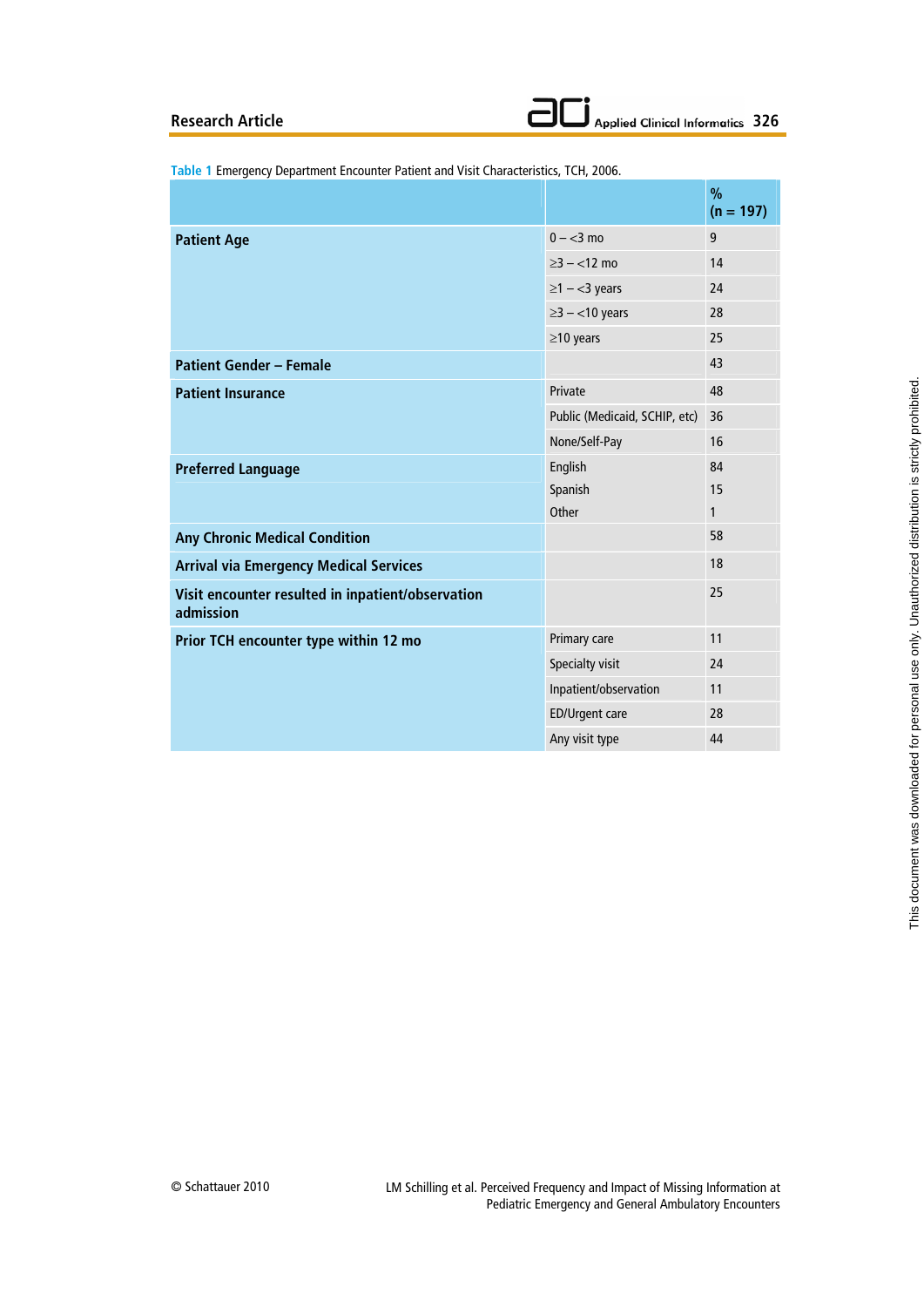**Table 2** General Pediatric Ambulatory Encounter Characteristics for Encounters with and without Missing Information, TCH, 2006.

|                                                   |                                       | % of Encounters                                        |                                                                     | <b>Unadjusted</b>                                           | p-                 |
|---------------------------------------------------|---------------------------------------|--------------------------------------------------------|---------------------------------------------------------------------|-------------------------------------------------------------|--------------------|
|                                                   |                                       | <b>With Missing</b><br><b>Information</b><br>$n = 109$ | <b>Without</b><br><b>Missing</b><br><b>Information</b><br>$n = 393$ | <b>Odds Ratio</b><br>(95% Confi-<br>dence Inter-<br>$val)*$ | value <sup>*</sup> |
| <b>Patient Age</b>                                | $0 - 3$ months                        | 11.9                                                   | 11.7                                                                | $0.45(0.20 - 0.97)$                                         |                    |
|                                                   | $>3$ mo $-$<br>$<$ 1 year             | 11.0                                                   | 18.1                                                                | $0.27(0.12 - 0.58)$                                         |                    |
|                                                   | $\geq$ 1 yr $-$ < 3 yrs               | 15.6                                                   | 22.9                                                                | $0.30(0.15 - 0.60)$                                         | < 0.01             |
|                                                   | $\geq$ 3 yrs – <10<br>yrs             | 34.9                                                   | 35.6                                                                | $0.43(0.24 - 0.77)$                                         |                    |
|                                                   | $\geq$ 10 yrs                         | 26.6                                                   | 11.7                                                                | Reference                                                   |                    |
| <b>Patient Gender-Female</b>                      |                                       | 48.6                                                   | 49.9                                                                | $0.95(0.62 - 1.45)$<br>$Reference = male$                   | 0.82               |
| <b>Patient Insurance</b>                          | None/Self-Pay                         | 10.1                                                   | 11.0                                                                | $0.96(0.47 - 1.94)$                                         | 0.43               |
|                                                   | Private                               | 12.8                                                   | 8.7                                                                 | $1.55(0.79 - 3.01)$                                         |                    |
|                                                   | Public (Medi-<br>caid, SCHIP,<br>etc) | 77.1                                                   | 80.4                                                                | Reference                                                   |                    |
| <b>Preferred Language</b>                         | English                               | 82.6                                                   | 78.6                                                                | Reference                                                   | 0.37               |
|                                                   | Spanish/Other                         | 17.4                                                   | 21.4                                                                | $0.78(0.45 - 1.35)$                                         |                    |
| <b>Have a Chronic Medical</b><br><b>Condition</b> |                                       | 28.4                                                   | 24.0                                                                | $1.26(0.78 - 2.03)$<br>$Reference = none$                   | 0.34               |
| <b>Concerns Addressed at</b><br><b>Visit</b>      | Preventive only                       | 28.7                                                   | 34.2                                                                | $0.96(0.75 - 1.6)$                                          |                    |
|                                                   | Illness-<br>orientated only           | 40.7                                                   | 46.4                                                                | Reference                                                   | $-0.05$            |
|                                                   | <b>Both</b>                           | 30.6                                                   | 19.4                                                                | $1.8(1.1 - 3.0)$ n                                          |                    |
| <b>Primary care visit</b>                         | No                                    | 59.6                                                   | 33.1                                                                | $2.99(1.93 - 4.62)$                                         | < 0.001            |
| within 12 mo                                      | Yes                                   | 40.4                                                   | 66.9                                                                | Reference                                                   |                    |
| <b>Specialty clinic visit</b><br>within 12 mo     | No                                    | 81.6                                                   | 80.7                                                                | $0.94(0.54 - 1.62)$                                         | .82                |
|                                                   | Yes                                   | 18.4                                                   | 19.3                                                                | Reference                                                   |                    |
| Inpatient/observation<br>visit within 12 mo       | No                                    | 89.0                                                   | 89.1                                                                | $1.00$ (0.51 - 1.98)                                        | .98                |
|                                                   | Yes                                   | 11.0                                                   | 10.9                                                                | Reference                                                   |                    |
| <b>ED/Urgent care visit</b>                       | No                                    | 62.4                                                   | 56.2                                                                | $1.29(0.84 - 2.00)$                                         | .25                |
| within 12 mo                                      | Yes                                   | 37.6                                                   | 43.8                                                                | Reference                                                   |                    |
| Any visit within 12 mo                            | No                                    | 33.0                                                   | 21.9                                                                | $1.76(1.10 - 2.80)$                                         | 0.02               |
|                                                   | Yes                                   | 67.0                                                   | 78.1                                                                | Reference                                                   |                    |

\*Bivariate logistic regression; ‡ p-values represent significance of Chi square statistic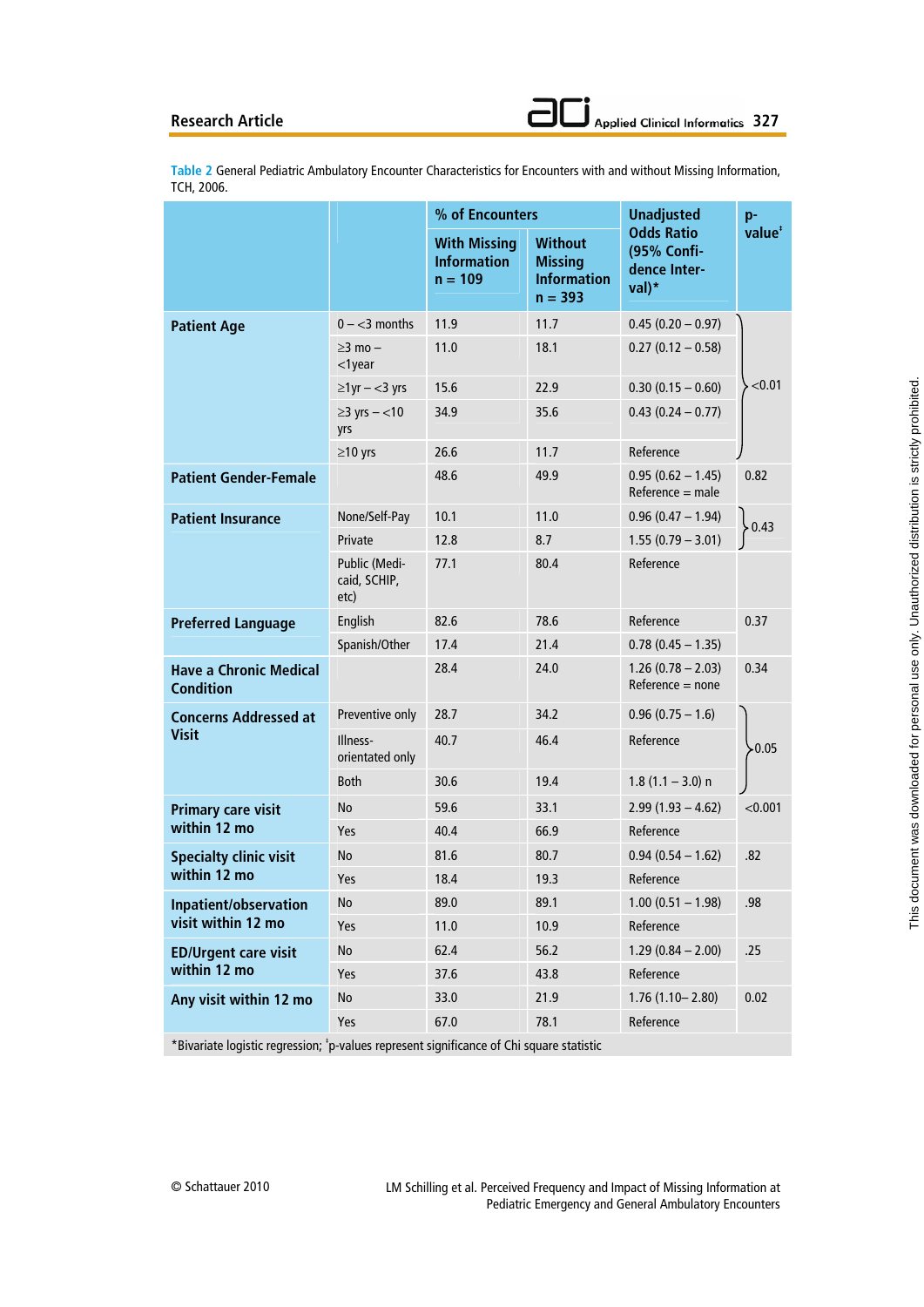**Table3** Characteristics of 139 Missing Information Items at 109 General Pediatric Ambulatory Encounters, TCH , 2006

| <b>Characteristics</b>                         | $\%$           |  |  |  |
|------------------------------------------------|----------------|--|--|--|
|                                                | $(n = 139)$    |  |  |  |
| <b>Type of information missing</b>             |                |  |  |  |
| Immunization record                            | 34             |  |  |  |
| General past medical history                   | 29             |  |  |  |
| Disease or visit specific past medical history | 13             |  |  |  |
| Procedure reports                              | 9              |  |  |  |
| Birth or newborn past medical history          | 8              |  |  |  |
| Laboratory results                             | 3              |  |  |  |
| Imaging results                                | 3              |  |  |  |
| <b>Medication history</b>                      | 1              |  |  |  |
| Referral information                           | 1              |  |  |  |
| Location of MI*                                |                |  |  |  |
| TCH (index site)                               | 14             |  |  |  |
| Metro-Denver (Regional)                        | 52             |  |  |  |
| Outside Metro-Denver, within CO                | $\overline{7}$ |  |  |  |
| Outside CO, within US                          | 12             |  |  |  |
| <b>Outside US</b>                              | $\overline{2}$ |  |  |  |
| Unknown                                        | 13             |  |  |  |
| *All categories mutually exclusive             |                |  |  |  |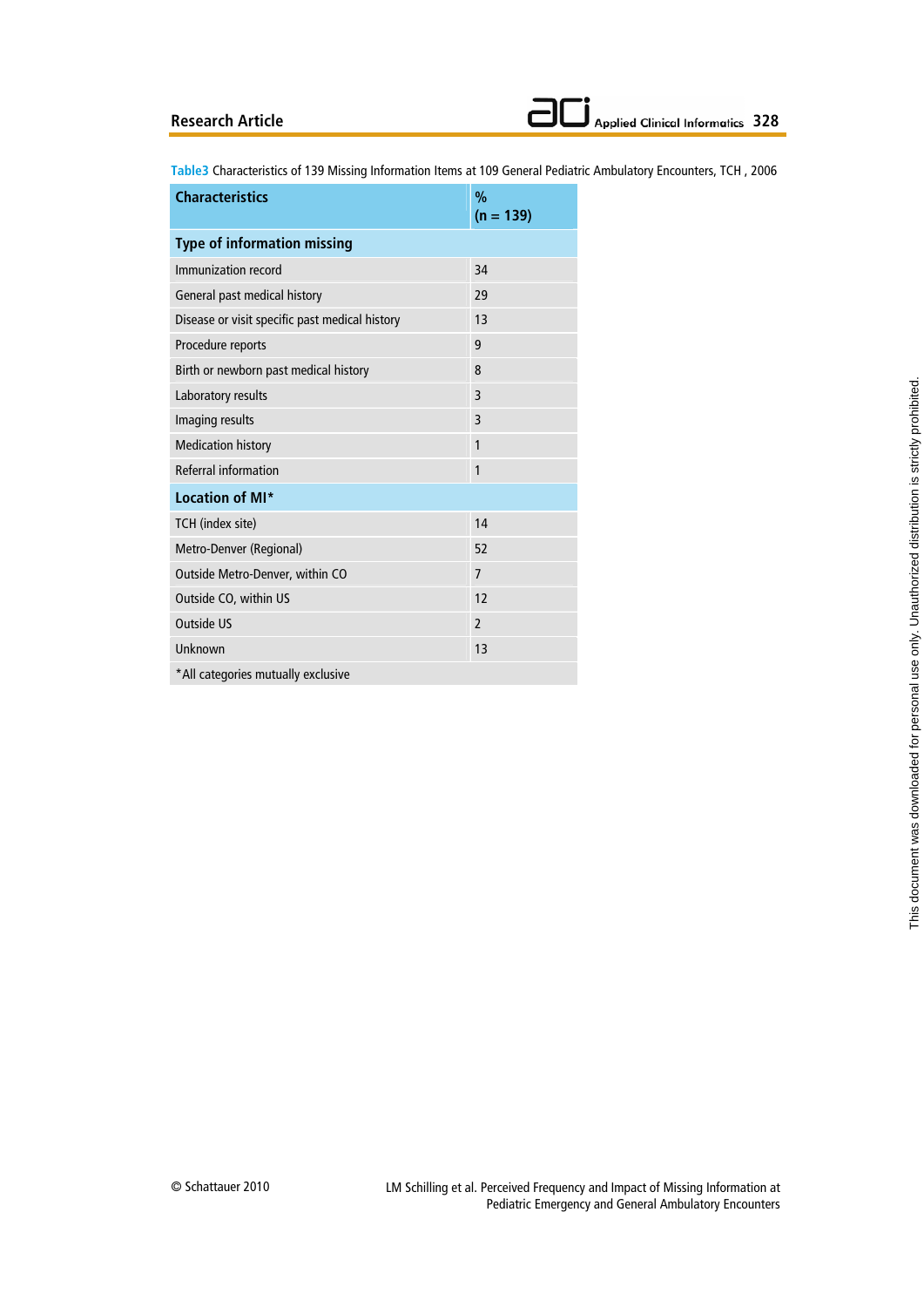**Table4** Perceived Impact of Unattained Missing Information on 104\* General Pediatric Ambulatory Encounters, TCH, 2006

| <b>Impact</b>                                                               | $\frac{0}{0}$<br>$(n = 104)$ |  |  |  |
|-----------------------------------------------------------------------------|------------------------------|--|--|--|
| The absence of information adversely affected the following                 |                              |  |  |  |
| Efficiency of the visit                                                     | 64                           |  |  |  |
| Physician's confidence in care                                              | 33                           |  |  |  |
| Patient/family satisfaction                                                 | 17                           |  |  |  |
| Disposition decision                                                        | 8                            |  |  |  |
| The absence of information affected management decisions by contributing to |                              |  |  |  |
| Recommended additional treatment                                            | 37.5                         |  |  |  |
| Ordering additional laboratory studies                                      | 16.3                         |  |  |  |
| Ordering additional imaging studies                                         | 11.5                         |  |  |  |
| The decision to admit                                                       | $\Omega$                     |  |  |  |
| Other <sup>#</sup>                                                          | 12.5                         |  |  |  |
| Overall quality of care was adversely affected                              |                              |  |  |  |
| 1 (not at all)                                                              | 43.3                         |  |  |  |
| $\overline{2}$                                                              | 41.3                         |  |  |  |
| 3                                                                           | 12.5                         |  |  |  |
| 4 (very likely)                                                             | 2.9                          |  |  |  |

\*This information was not provided for 1 encounter with unattained missing information; ‡ Other (n = 13): Make referral/consultation (7); recommend increased follow up (2); increased communication with family to understand family history; administer PPD; possibly not give needed immunization; contributed to the plan of care.